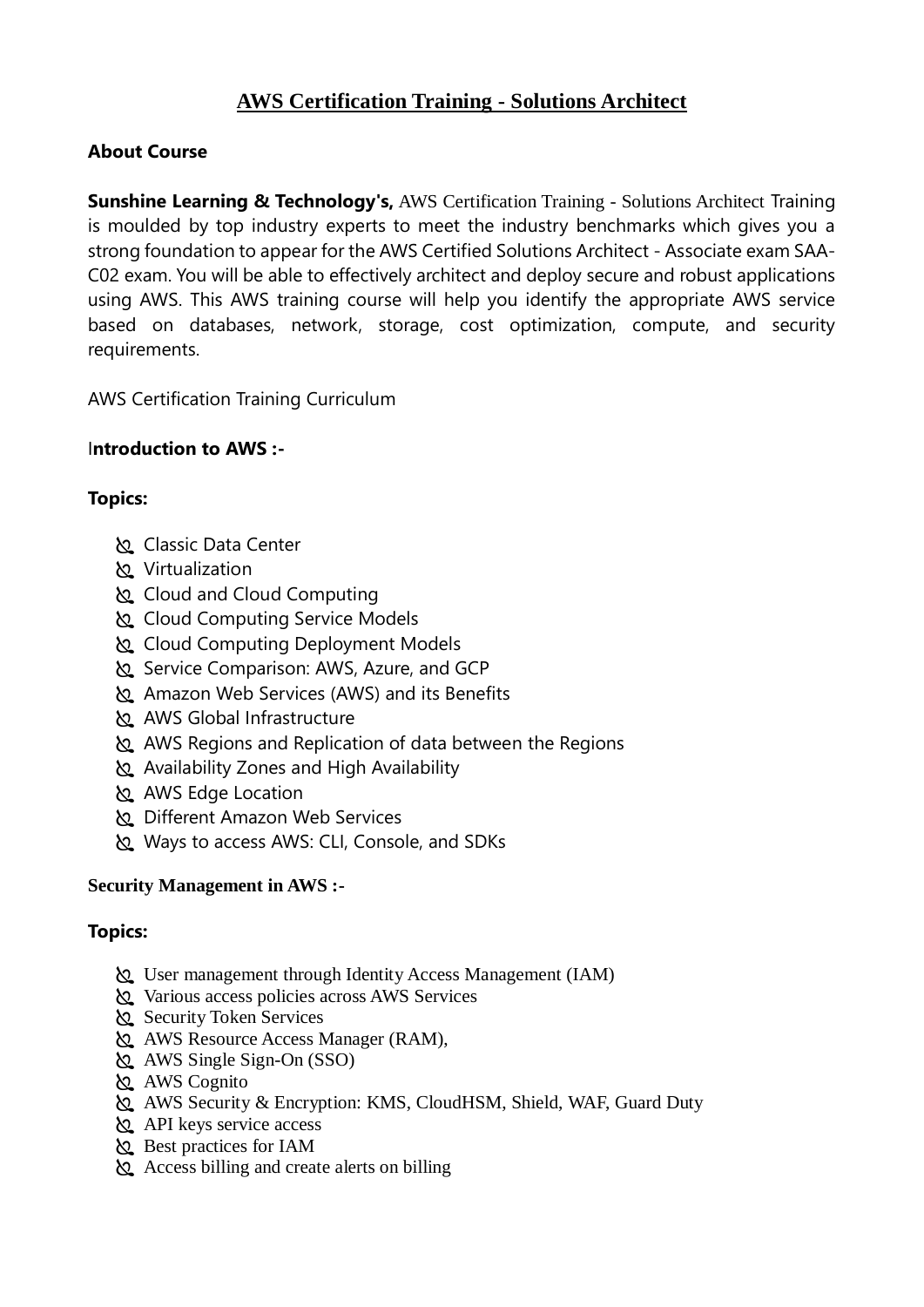### **Object Storage Options :-**

#### **Topics:**

- Traditional Storage
- Reed to Move to Cloud Storage
- Traditional vs. Cloud Storage Cost
- Cloud Storage
- Different Storage Options Available on AWS
- Simple Storage Service (S3) and Its Components
- Working of S3
- Difference Between S3, EBS and EFS
- **Bucket Policy**
- Access Control List(ACL)
- **Versioning**
- Cross-Region Replication (CRR) and Its Use Case
- Amazon S3 Transfer Acceleration
- Choice of Storage Classes on S3
- Lifecycle Policy of S3 Bucket
- CDN: CloudFront and AWS Global Accelerator
- Storage Gateways

### **Amazon EC2 :-**

- **N** Virtualization
- Amazon Elastic Compute Cloud (EC2) and Its Benefits
- Amazon Machine Image (AMI)
- Security Groups in AWS
- Authentication through Key-pair
- Hardware Tenancy Shared vs. Dedicated
- Networking Layer in EC2: VPC
- Elastic Network Interface (ENI) and Its Attributes
- Different Categories of IP Address
- Public IP vs. Elastic IP
- **Z** Instance Store
- Elastic Block Store (EBS), Its Features and Volume Types
- Solid State Drive: General Purpose SSD and Provisioned IOPS
- Hard Disk Drive: Throughput Optimized HDD and Cold HDD
- **Snapshots**
- Elastic File System (EFS) and Its Features
- EBS vs. EFS
- Amazon FSx: Windows File Server and Lustre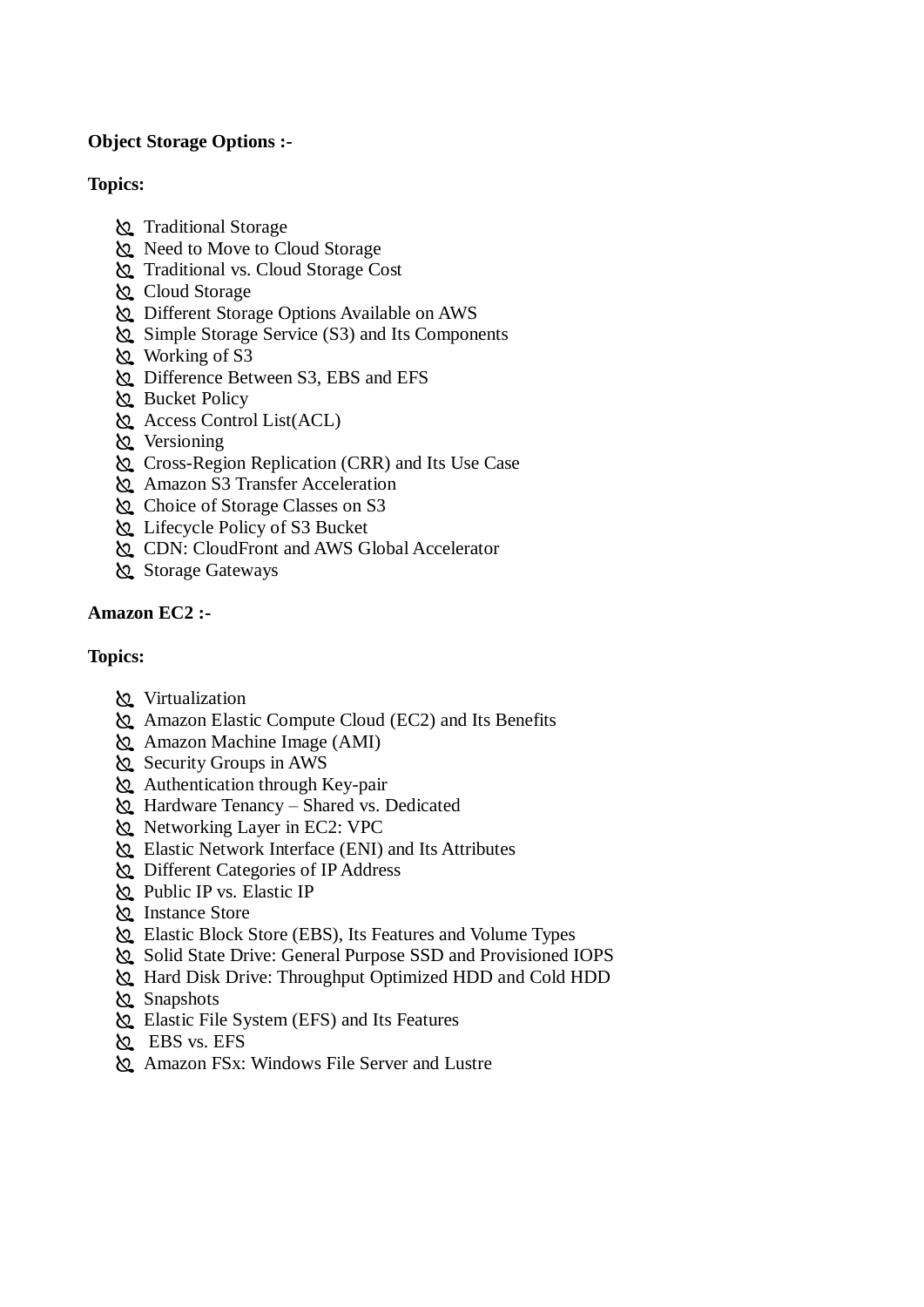#### **Database Services and Analytics :-**

#### **Topics:**

- Amazon RDS and its benefits
- Read Replica
- RDS IAM Authentication
- DynamoDB
- ElastiCache: Working, Redis vs Memcached
- Amazon RedShift
- Kinesis: AWS Kinesis Data Streams, AWS Kinesis Data Firehouse
- AWS Lake Formation
- AWS Athena
- **AWS QLDB**

### **Load Balancing, Auto-Scaling, and Route 53 :-**

### **Topics:**

- Elastic Load Balancer and its types
- Advanced features of ELB
- Launch Templates
- Launch Configurations
- Comparison of Classic, Network and Application Load Balancer
- Auto-Scaling
- Components of Auto-Scaling
- Lifecycle of Auto-Scaling
- Auto-Scaling policy
- Working of Route 53
- **Various Routing Policies**

#### **Networking and Monitoring Services :-**

- VPC Benefits and Components
- **K** CIDR Notations
- Network Access Control List v/s Security Groups
- NAT (Network Address Translation): NAT Devices, NAT Gateway and NAT instance
- VPC peering
- **Direct Connect**
- Private Link
- AWS CloudWatch
- AWS CloudTrail
- **AWS** Config
- Trusted Advisor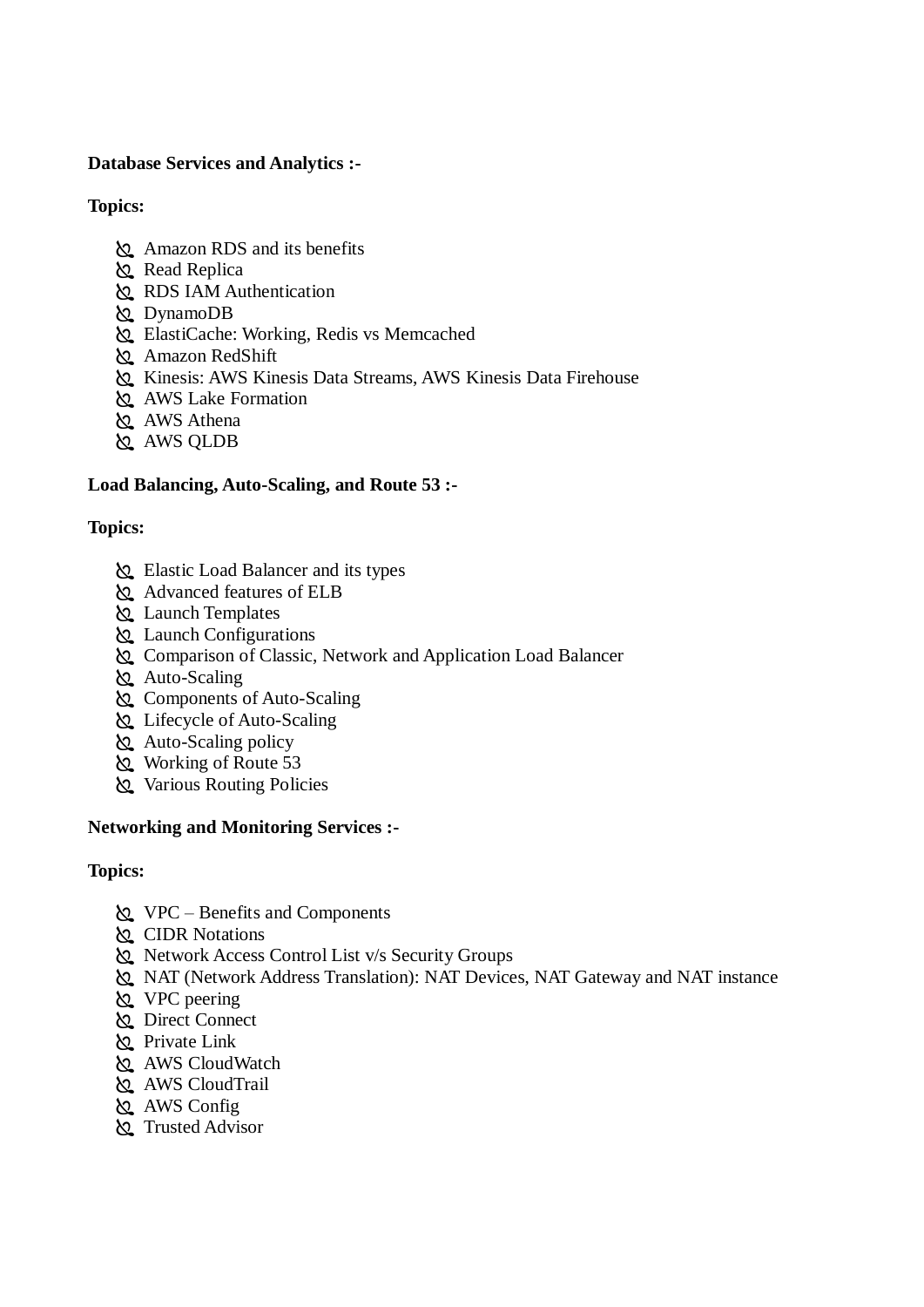### **Applications Services and AWS Lambda :-**

### **Topics:**

- AWS Simple Email Service (SES)
- Implement SES
- Demonstrate the working of SNS
- SQS: Work with SQS, ASG with SQS
- Amazon MQ
- Amazon Event Bridge
- AWS Simple Notification Service (SNS)
- AWS Simple Work Flow (SWF)
- AWS Lambda
- AWS Serverless Application Model

### **Configuration Management and Automation :-**

### **Topics:**

- Infrastructure as Code
- CloudFormation and its components
- **Templates in CloudFormation**
- Stack in CloudFormation
- Resource deletion policies in CloudFormation
- Introduction to AWS OpsWorks
- AWS OpsWorks services
- Components of AWS OpsWorks Stack
- OpsWorks Lifecycle Events and Deployment Commands
- OpsWorks for Chef Automate
- AWS OpsWorks for Puppet Enterprise
- Auto Healing
- Elastic Beanstalk
- Components of Elastic Beanstalk
- Beanstalk v/s OpsWorks v/s CloudFormation

#### **Migration to AWS :-**

- Why Cloud Migration
- What is Cloud Migration
- Migration Phases
- CAF Perspectives and their Roles
- AWS Migration Hub and ways to use AWS Migration Hub
- Roles and Permissions for AWS Migration Hub
- AWS Migration Hub use cases
- AWS Application Discovery Service
- Application Discovery Tools
- Application Migration to AWS
- Application Migration Phases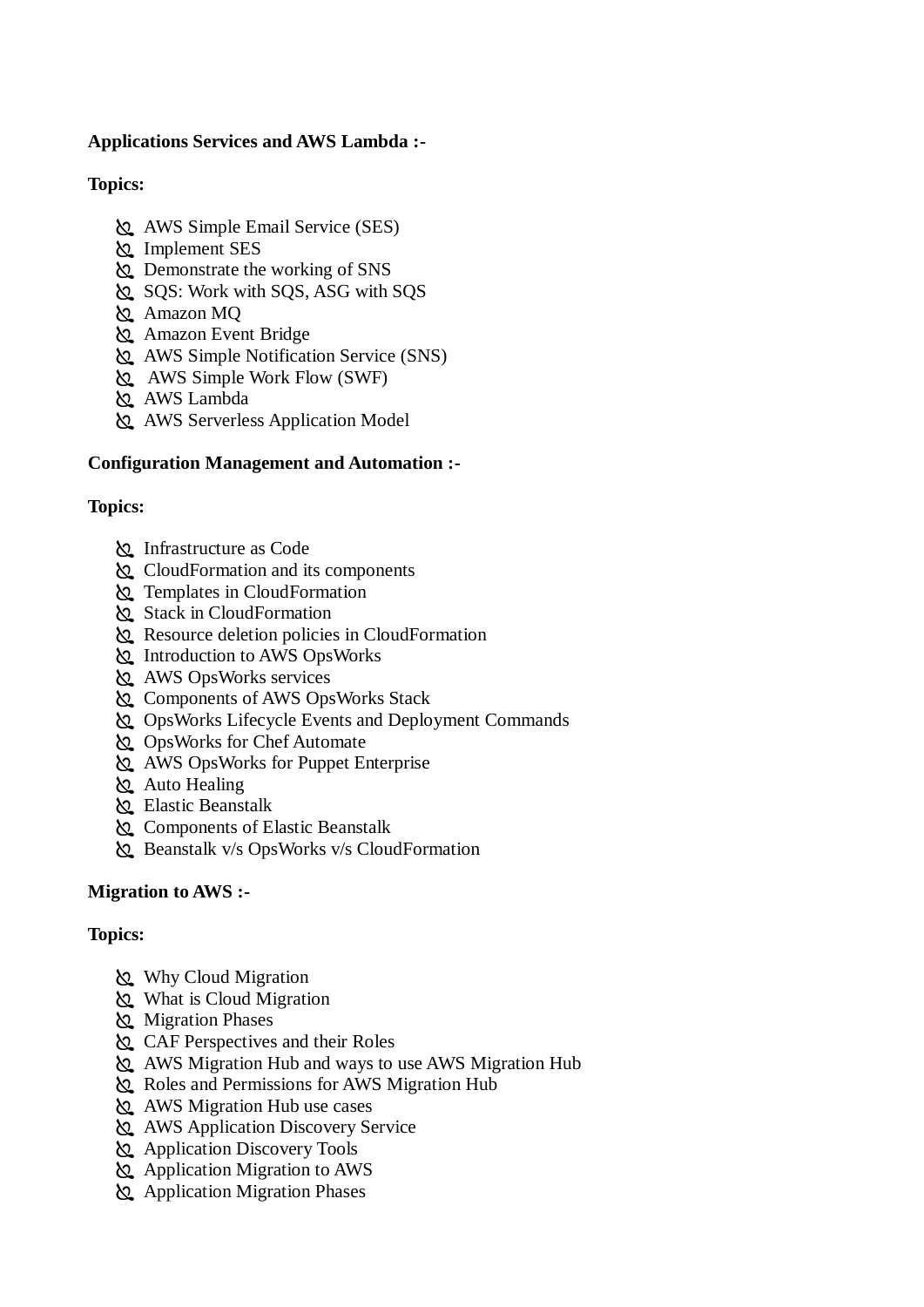- Virtual Machines migration ways
- AWS Server Migration Service(SMS) and its working
- Database Migration Implementation steps
- Working of DMS
- AWS Database Migration use cases
- Types of data transfer: Homogenous and Heterogenous
- Database Schema Migration tool
- Database Migration best practices

 $\infty$ 

### **AWS Architectural Designs – I :-**

#### **Topics:**

- AWS Well-Architected Framework
- How to Build Well Architected Framework
- Pillars of AWS Well-Architected Framework
- Resilience
- $\Omega$  Design Highly Available and/or Fault-Tolerant Architectures
- Choose Appropriate Resilient Storage
- Designing Decoupling Mechanisms Using AWS Services
- Design a Multi-tier Architecture Solution
- Disaster Recovery (DR)
- Options to Implement DR Plans
- Design High-Performance Architecture
- Achieve Performance Efficiency using Selection
- Achieve Performance Efficiency using Review
- Achieve Performance Efficiency by Monitoring
- Achieve Performance Efficiency by Performing Trade-offs
- ∖Ջ

# **AWS Architectural Designs – II :-**

- Design Secure Applications and Architectures
- Cloud Security
- IAM
- How IAM Secures your Resources
- **Identity and Federation**
- Shared Responsibility Model
- Shared Responsibility Model for Infrastructure Services
- Shared Responsibility Model for Container Services
- Shared Responsibility Model for Abstraction Services
- Retwork Security Layer
- Multi-Layer Architecture With Network Security
- AWS HSM and its working
- AWS S3 Security
- AWS Security and Compliance Centre
- Design Cost-Optimized Architectures
- **Cost Optimization**
- Cost Optimization Design Principles
- Cost Effective Resources